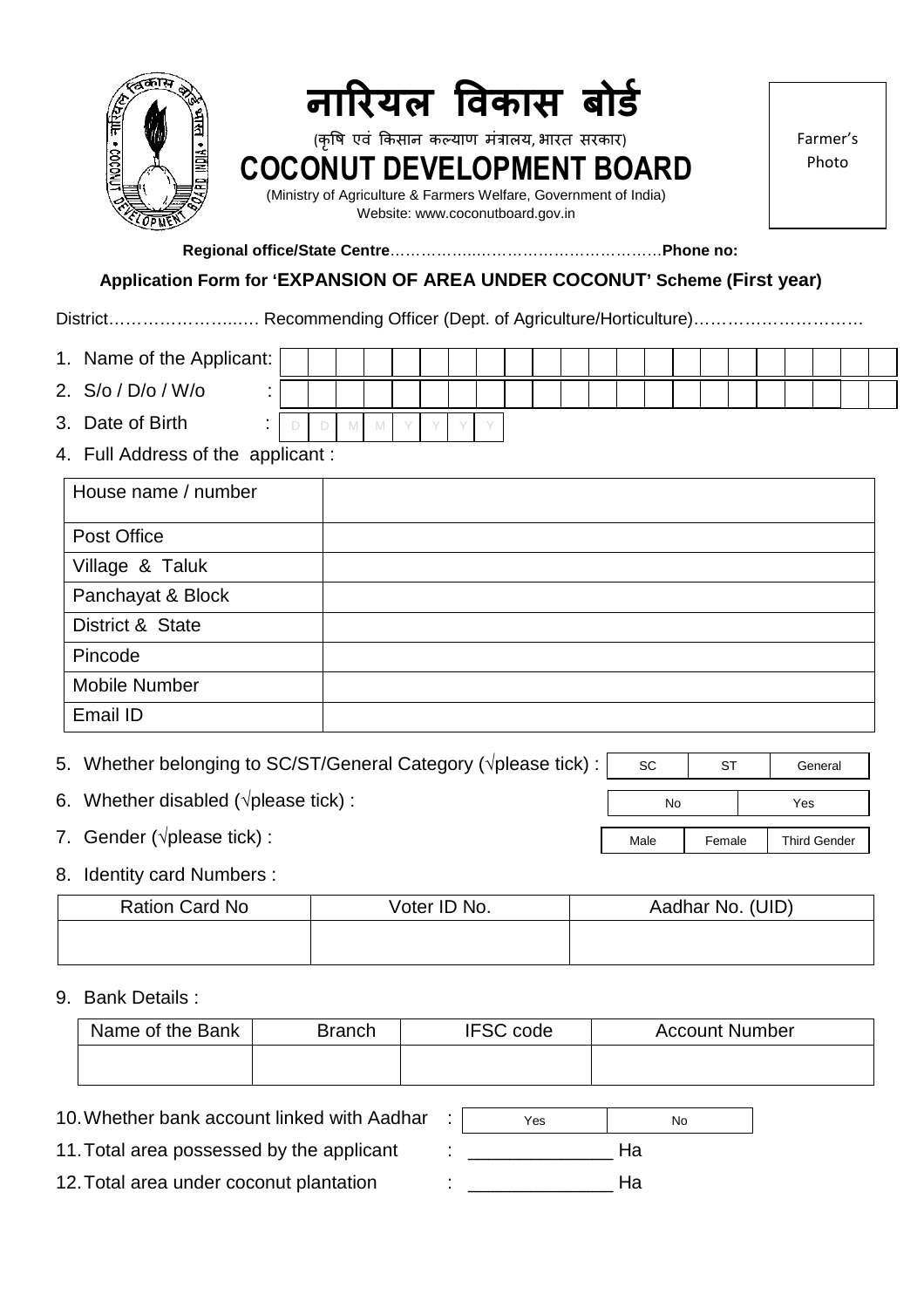# 13. Details of land planted for availing subsidy :

| Survey No                                                  | $\vert$ Area (in ha) | <b>District</b> | Taluk | Panchayat | Village |
|------------------------------------------------------------|----------------------|-----------------|-------|-----------|---------|
|                                                            |                      |                 |       |           |         |
|                                                            |                      |                 |       |           |         |
| Whether the applicant is owner of the above mentioned land |                      |                 | Yes   | <b>No</b> |         |

## 14. Variety of coconut seedlings planted:

| Variety of<br>seedling<br>planted                               | Nos. | Source | Cost of<br>seedling | Date of<br>planting | Spacing<br>between<br>plants |
|-----------------------------------------------------------------|------|--------|---------------------|---------------------|------------------------------|
| Tall                                                            |      |        |                     |                     |                              |
| Dwarf                                                           |      |        |                     |                     |                              |
| <b>Hybrid</b>                                                   |      |        |                     |                     |                              |
| Total                                                           |      |        |                     |                     |                              |
| Whether new seedlings are planted among existing coconut trees? |      |        | Yes                 | <b>No</b>           |                              |

# 15. Expenditure incurred during 1<sup>st</sup> year

| <b>Particulars</b>                             | Amount (Rs) |
|------------------------------------------------|-------------|
| Cost of the seedlings                          |             |
| Preparation of the land and planting seedlings |             |
| Cost of manures and fertilizer                 |             |
| Fencing and shading                            |             |
| Irrigation cost & Intercropping                |             |
| Plant protection                               |             |
| Agricultural equipments                        |             |
| <b>Other Expenses</b>                          |             |
| Total                                          |             |

# **Affidavit of the Applicant**

I………………………………………………...…..(S/o/W/o/D/o)………………………………… ……(Address)………………………………...……...……………………hereby declare that the details furnished above are true and I will abide by all terms and conditions laid down by Coconut Development Board for availing the aid. I have incurred an actual expenditure of Rs………………(Rupees ………………………………………………………Only) for the planting and maintenance of …………………..no. of coconut seedlings. The seedlings are planted scientifically in open and planted and maintaining …………….. nos of coconut seedlings during the year …………….

Place: Signature of the Applicant / Thumb Impression Date: Name: Name: Name: Name: Name: Name: Name: Name: Name: Name: Name: Name: Name: Name: Name: Name: Name: Name: Name: Name: Name: Name: Name: Name: Name: Name: Name: Name: Name: Name: Name: Name: Name: Name: Name: Name: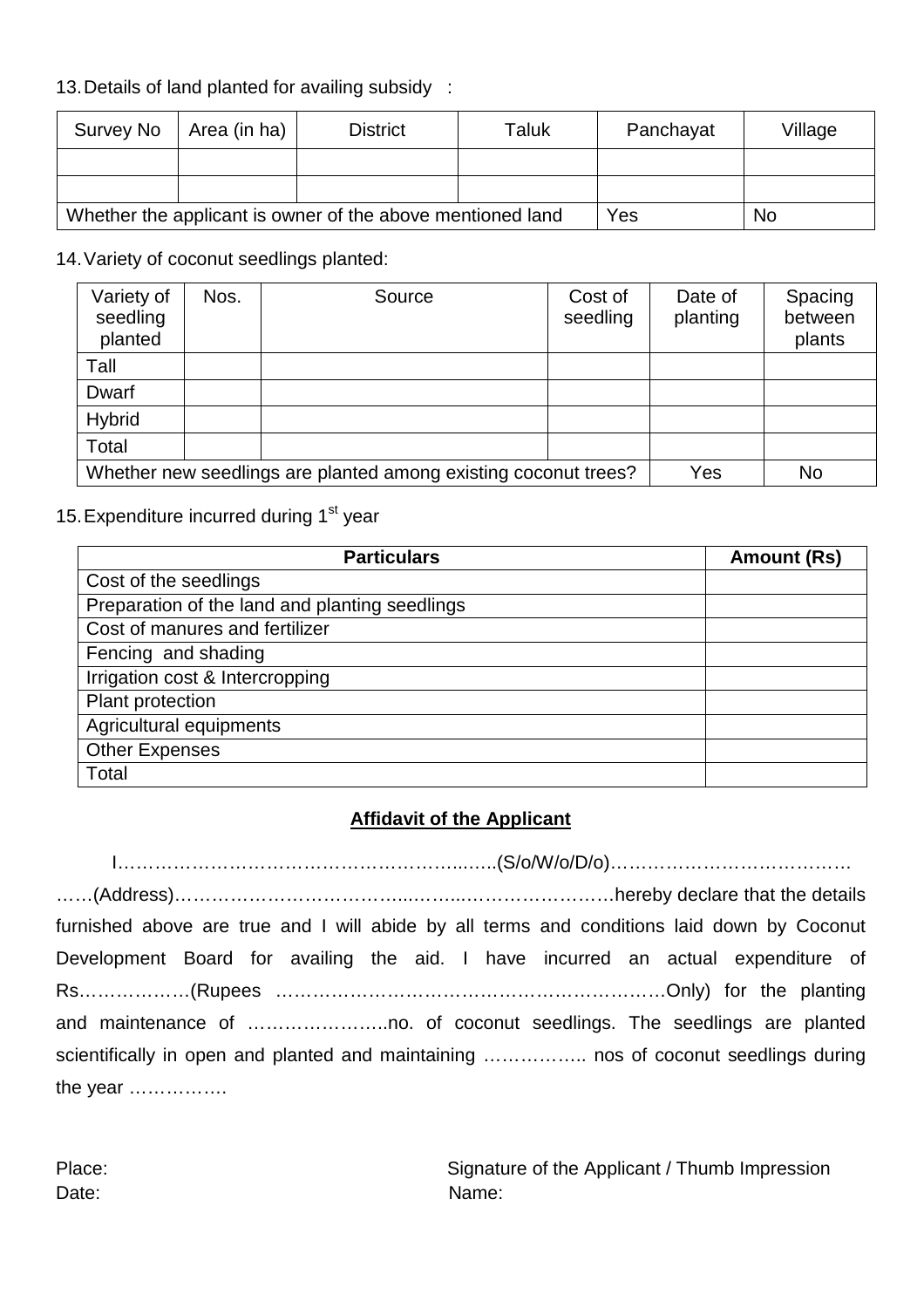## **Certificate**

# **(Certificate of Agriculture Officer of the State/Technical Officer of the Board)**

| have inspected the above mentioned agricultural land. I hereby certify that the applicant has spent |
|-----------------------------------------------------------------------------------------------------|
|                                                                                                     |
|                                                                                                     |
| of new quality seedlings as detailed below in  hectares of agricultural land.                       |

| Category of land ( $\sqrt{p}$ ) please tick) | Normal | Scheduled | Hilly |
|----------------------------------------------|--------|-----------|-------|
|----------------------------------------------|--------|-----------|-------|

|               | Variety of seedling planted | No. of seedlings |
|---------------|-----------------------------|------------------|
| Tall          |                             |                  |
| Dwarf         |                             |                  |
| <b>Hybrid</b> |                             |                  |
| Total         |                             |                  |

 I hereby also certify that the said seedlings are planted scientifically in Open space/under planting.

Place: Signature Signature Communications of the State Signature Signature Signature

Date: Date: Contract Contract Contract Office Seal Contract Contract Name of the Officer

#### **For Office Use only**

Remarks of the verifying officer:

Name and Designation

# **Chairman's Order**

Chairman Coconut Development Board

#### **Documents to be attached**

- 1. Photographs of new plantation (farmers who have planted 40 or more seedlings in not less than 0.25 Ha of land (62 cents)
- 2. Copy of identity cards
- 3. Copy of front page bank passbook
- 4. Copy of land tax receipt
- 5. Copy of certificate for SC/ ST category